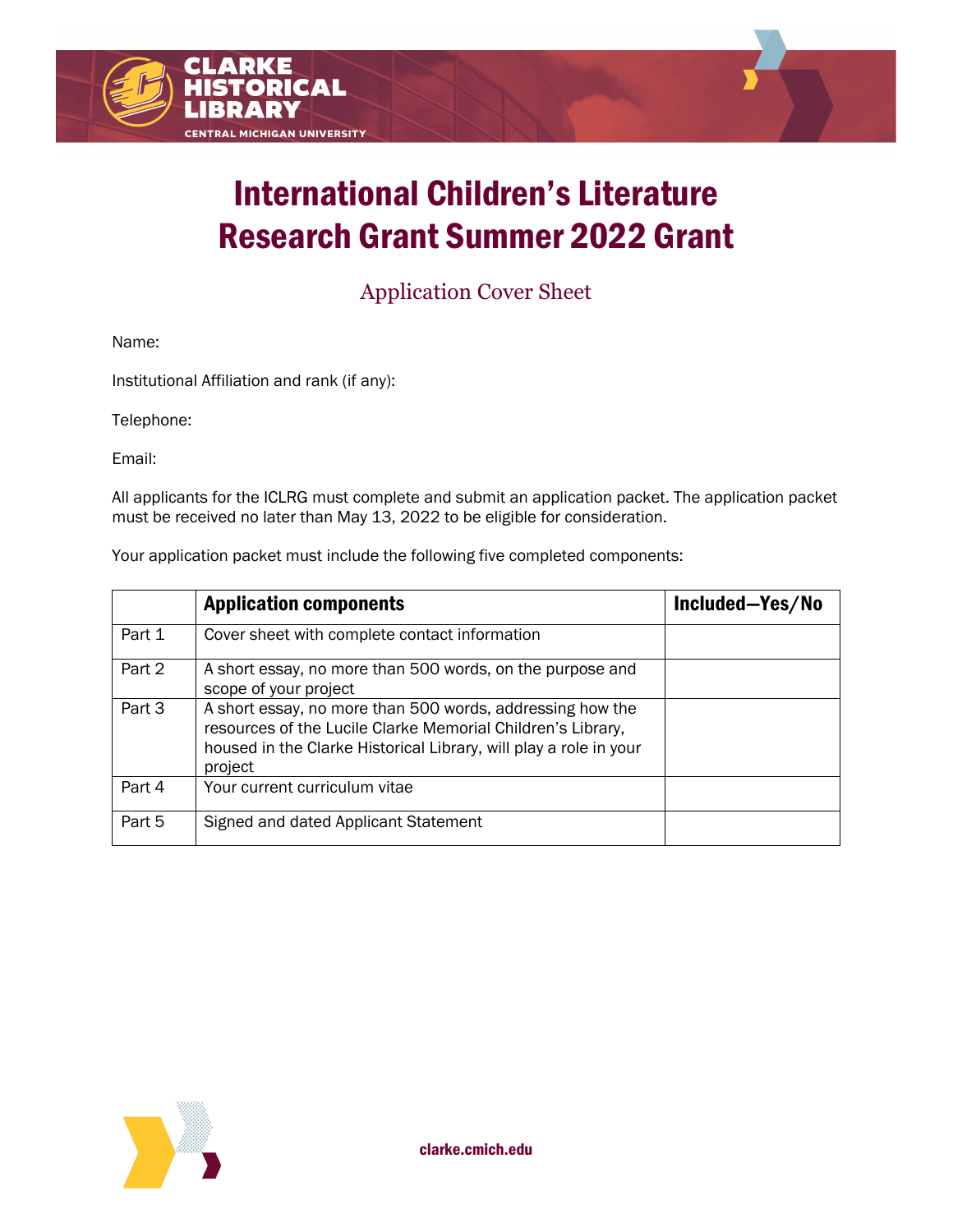## International Children's Literature Research Grant Summer 2022 Grant

### Applicant Statement

- 1. The winning applicant must hold either a master's or doctoral degree or be currently enrolled in a doctoral program.
- 2. The winning applicant will be required to conduct research at the Clarke Historical Library on the campus of Central Michigan University during the summer of the award year.
- 3. Because this grant is designed to promote research by North American scholars who often have limited access to original editions of international children's books, the winning applicant must reside in the U.S. or Canada or be currently enrolled in an American or Canadian university program.
- 4. The name of the person winning the award will be publicly announced. The winning applicant agrees that the press release and other publicly accessible material issued as part of the award announcement may include some or all of the project description and/or how the project will use the resources of the Clarke Library as written in the submitted application.

Please certify by signing below that you agree to the criteria stated above. I have read and affirm/agree to these statements, and all the other conditions and rules found in the **Process Governing Applications and Rules**.

| *Sign this document with a digital signature by selecting the pen tool $\Box$ in Adobe Acrobat. |  |  |  |
|-------------------------------------------------------------------------------------------------|--|--|--|
|-------------------------------------------------------------------------------------------------|--|--|--|

**Applicant Signature:** 

**Applicant Name (print):** 

**Date:**